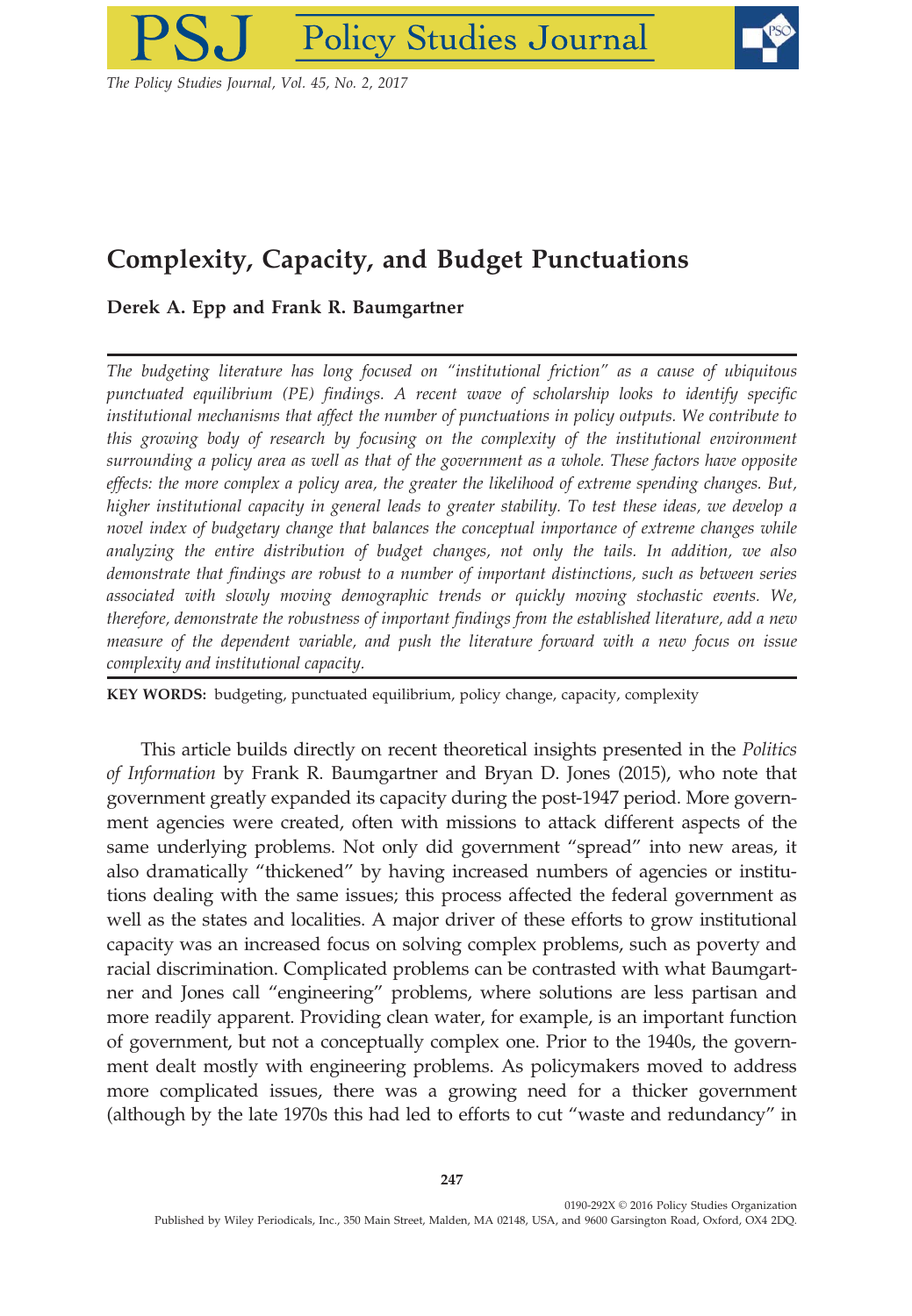government). We focus in this article on documenting the importance of these two elements—institutional capacity and issue complexity—on budget punctuations. We find that they work in countervailing directions. Policies addressing complex issues are much more likely to undergo punctuations than those for simple issues. Periods of higher institutional capacity meanwhile are associated with greater stability than periods of lower capacity.

Recent scholarship by Breunig, Koski, and Mortensen (2010); Ryu (2011); John and Bevan (2012); Robinson, Flink, and King (2014); and Epp (2015) advances punctuated equilibrium (PE) theory by identifying different institutional and governmental forms that condition the levels of friction in policymaking, and therefore affect the magnitude of punctuations in policy outputs. We add to this literature by identifying institutional capacity and issue complexity as powerful predictors of instability in policymaking. Our argument proceeds as follows. Complex issues exacerbate the information problem facing policymakers because there are more streams of policyrelevant information to consider (this is what makes them complex issues in the first place) and less agreement over which streams should receive priority. Attention to complex issues is, therefore, more likely to be distributed unevenly, leading to the stick-slip dynamic of policy change characterized by PE theory. But, the informational capacity of government is not constant; it can be enhanced by developing the tools for policy analysis, that is, by "thickening" government. When capacity is higher, policymakers are better equipped to engage with multiple information streams, and subsequently, attention can be distributed more proportionally. Note that one of our variables differs across issue areas and the other differs across time. Different policy domains feature dramatically different institutional settings, and complexity here is related to punctuation. However, the government as a whole differs over time in the multiplication of institutional venues, or a restriction in this institutional capacity. Controlling for these longitudinal trends is an important element of any modeling exercise, and here we find that the overall capacity of the institutional environment reduces the likelihood of punctuations.

We explain the reasons for these contradictory effects below and introduce empirical measures of institutional capacity and issue complexity. While our first goal is to push the literature forward by directly testing the idea of institutional thickening and issue complexity, we also address two additional elements relating to previous empirical tests of the PE theory. The first is to test if previous findings could be artifacts of combining budget categories that have different statistical characteristics where the pooled distribution reflects more these compositional elements than it does a common data-generating process. We do this by identifying budget categories that are highly correlated with slowly moving demographic trends (e.g., pensions or elderly health care) and those that involve responses to highly unpredictable stochastic shocks (e.g., trade flows, agricultural commodity prices, or international affairs). Budget series such as those associated with Social Security can naturally be expected to vary only slowly with response to slowly moving compositional shifts in the U.S. population. Conversely, farm price supports shift almost automatically to shifting world commodity prices. We provide a direct test of this idea here and demonstrate that the findings are robust. Results are presented in Supporting Information.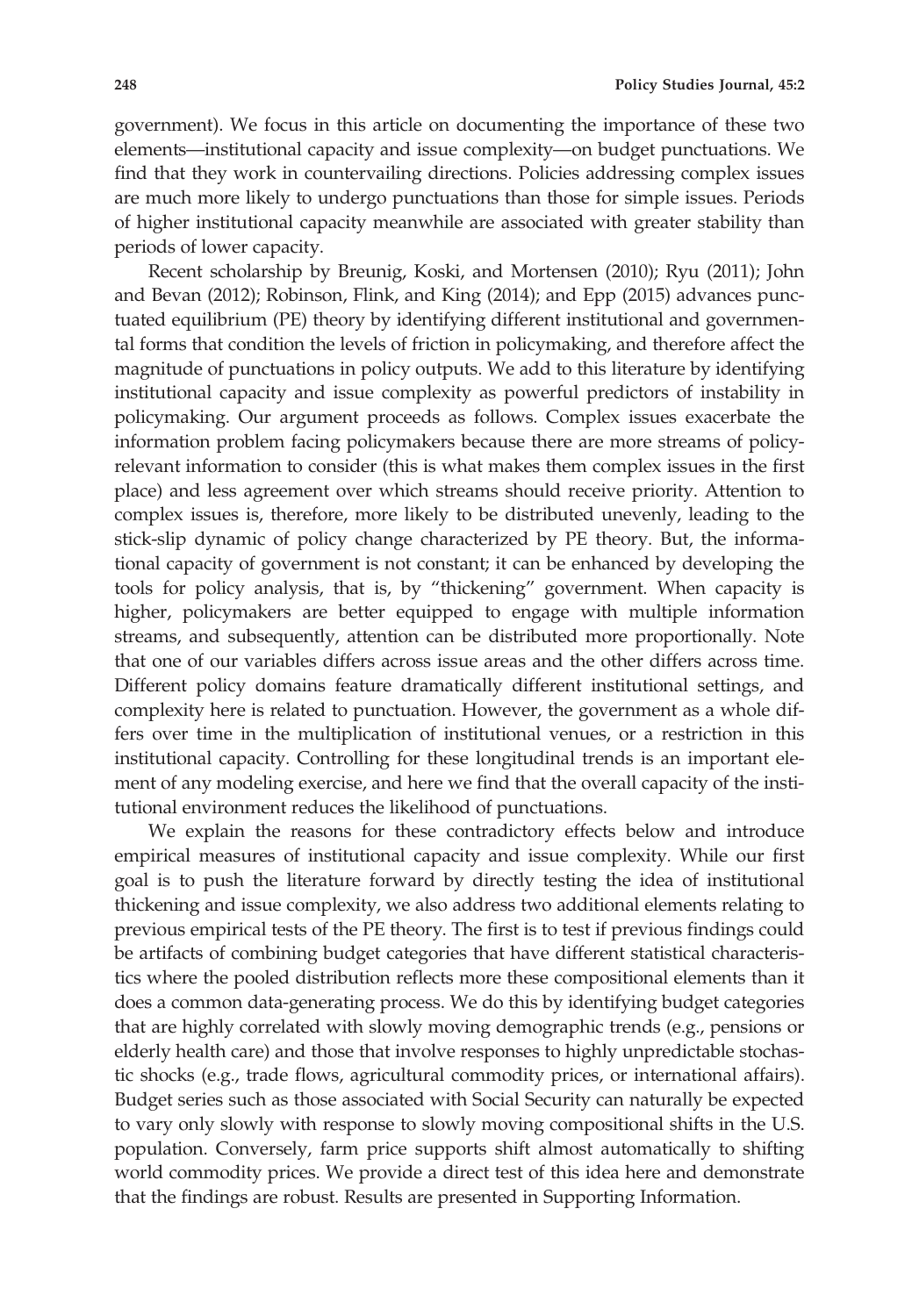The second element in our robustness testing is to use different definitions of what constitutes a punctuation, as the literature has also been somewhat inconsistent in its operational definitions. In fact, rather than focusing only on cases in the tails, we develop an index of budgetary change that uses all the data but scores more highly those cases that are far in the tails. This allows us to avoid any dichotomous coding of cases that are said to be "in the central peak" or "in the tails" but to allow each observation to enter proportionately into our analysis, with cases near the central peak scoring low values and those near either the right or the left tail being weighted proportionately more heavily. Our Supporting Information explores alternative definitions common in the literature, showing highly robust findings but ultimately proposing that our newly developed index of budget change is a more useful measure, as it reflects Breunig and Jones's (2011) admonition to use the entire distribution rather than to focus only on a part of it.

The article advances the study of policy change in three ways. First, we demonstrate the duality of complexity and institutional capacity. Both elements affect the policy process: complexity leads to instability and higher capacity to stability. We note that government thickened so that policymakers had more tools to engage with complicated problems and it does appear that institutional capacity provides at least a partial solution to the challenges that complex issues bring. Furthermore, our measure of complexity provides an observational assessment of the frictions operating in different policy domains. That allows a more direct test of the institutional friction hypothesis, and a more direct one than that typically used in the literature up to now, such as that friction progresses from low at the input stages to higher at the output stages of the policy process (see Baumgartner et al., 2009; Jones, Sulkin, & Larsen, 2003). Second, by identifying and controlling for possible artifactual causes of PE findings, we conduct a critical robustness test; one that finds renewed support for existing scholarship. Third, the newly developed index provides a useful approach to measuring budgetary change, allowing for the analysis of the entire distribution of changes rather than any single part of the distribution.

# Background

Jones et al. (2003) were among the first to use a distributional methodology to test theories of policy change. Looking at the outputs from various U.S. political institutions such as congressional hearings, executive orders, media coverage, financial markets, and public budgets, they pooled observations for each institutional output and calculated annual percent changes. The result was a series of histograms, each displaying a great preponderance of cases in the central peak of the distribution, and, at the same time, featuring "weak shoulders" and very wide tails; in short, the distributions showed high kurtosis. The authors argued that the levels of kurtosis they observed across change distributions were a function of the frictions faced by each institution, and they presented empirical evidence to this effect. Later, Jones and Baumgartner (2005) refined these arguments, explaining how the shape of change distributions was consistent with the theoretical expectations they had developed in their earlier collaborative work. More recently, Baumgartner, with various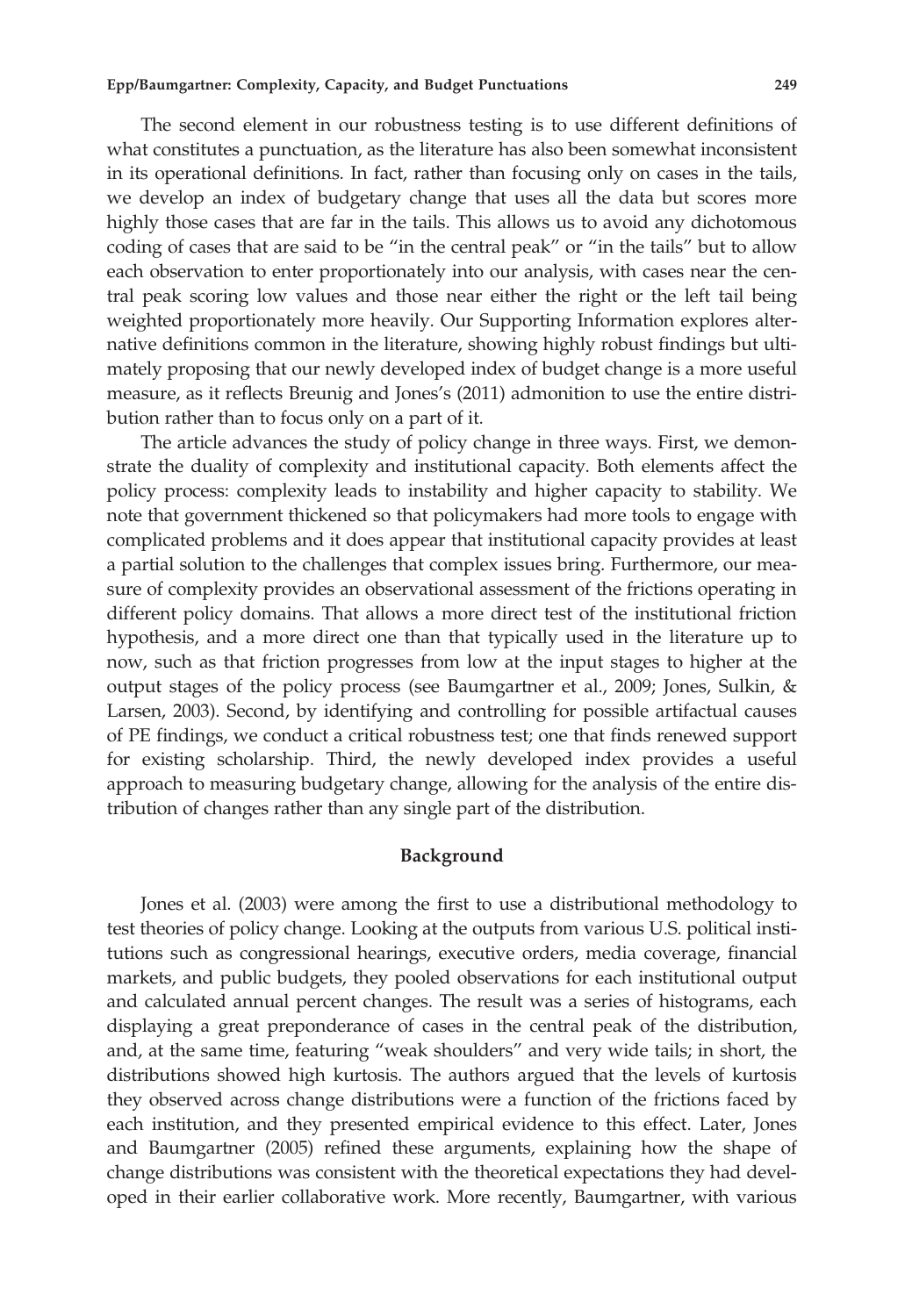colleagues (2009), showed similar progression from lower to higher levels of kurtosis in three countries while moving from inputs to lawmaking to budgets, establishing the generalizability of the earlier Jones et al. (2003) finding. Jones et al. (2009) then posited this as a "general law," citing the ubiquity of PE findings in public budgets.

A number of studies support the idea that there are basic differences across policy domains that make punctuations more or less likely. Jordan (2003) looks at local government expenditures in one of the first articles showing differences in levels of stability across budget functions. Another early study by John and Margetts (2003) finds that levels of kurtosis vary across U.K. budget functions. Mortensen (2005) reveals similar variation across policy domains in local Danish budgets as does Jensen (2009) looking at a large number of West European states. More recently, Breunig et al. (2010) compare change distributions across U.S. and Danish budget categories. They demonstrate that changes to certain categories such as interest on the public debt are almost normal, while others, such as Medicare, show significant leptokurtosis. Of particular interest, where international comparisons are possible, they show that the same policy domains tend to show higher or lower kurtosis scores across both countries, suggesting that common attributes of certain policies make them more or less likely to undergo punctuations. Breunig and Koski (2006) provide support for this idea; pooling budget data across the 50 U.S. states they show great variability in kurtosis scores associated with different policy domains. But, while there has been universal consensus that kurtosis varies across policy areas, there has been little agreement as to a common underlying causal factor, beyond the notion of differing levels of friction. Our explanation is a simple one: some policy areas are more complicated than others. The complex ones place greater informational burdens on policymakers, which lead to more punctuations in these areas.

We also note growing concerns about operational definitions in the PE literature. John and Bevan (2012) raise a particularly alarming possibility. They group punctuations in the U.K. national budget according to three causal processes: procedural, low-salience, and high-salience adjustments. Their argument is that punctuations resulting from procedural reclassifications are artifacts of the data classification system used and, therefore, are not appropriate tests of the theory. (For example, changes associated with endangered species protection at the same time as changes in the area of air pollution abatement could be construed as a very large change in the area of the environment, but this is a simple aggregation effect caused because we consider endangered species and air pollution to be part of the same policy domain, although they could be unrelated changes.) Furthermore, they point out that it is difficult to reconcile punctuations occurring in the absence of significant media attention to the causal process identified by PE theory. Their question then is how many of the punctuations they observe can be linked to shifts in attention, rather than these two competing mechanisms. They discover that about half of the punctuations they identify occurred either as part of a procedural adjustment or with an almost complete lack of public attention. In their view, only the highsalience punctuations correspond with what the theory calls for, although their revised definition leads to no significant changes in the theory or the empirical support for it; there are just fewer punctuations by their definition. Similarly, Mortensen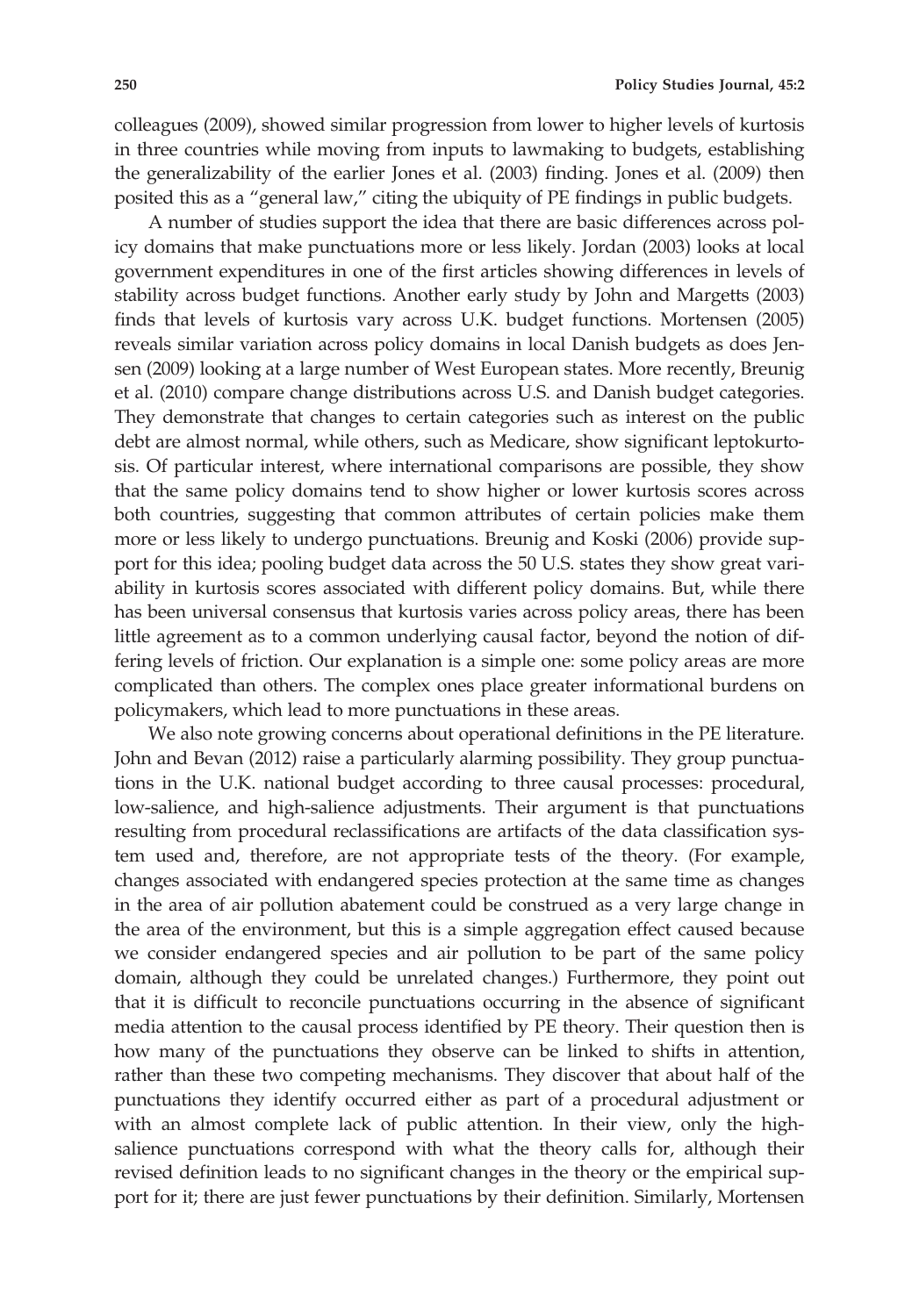(2009) highlights that legislative attention is only one piece of the budgetary change puzzle; he finds that large spending shifts are also heavily dependent on shifting public opinion.

In summary, scholarship has shown: (i) that greater frictions lead to more punctuations, (ii) variability in the degree to which different policy domains follow a PE pattern, and (iii) concerns over operational definitions of what constitutes a punctuation. We build on each of these elements in developing and testing a model of budgetary change. Our measures of issue complexity and institutional capacity provide empirical approaches to measuring friction, ones that can be replicated internationally. Furthermore, we take John and Bevan's warnings and curiosity about the impact of operational definitions seriously, and push forward to test the robustness of our empirical model when using different definitions of the dependent variable (see Supporting Information for this analysis) and including or excluding cases based on the presence of what might be thought of as artifactual, rather than substantively important, punctuations.

# Hypotheses

Attention is one of the scarce resources governments have at their disposal to allocate. Imagine that policymakers have 10 "units of attention" that they can allocate to an issue. If that issue is very simple, it may require only 5 units of attention to comprehend, but if the issue is complex, then it may require 100 units. This is what makes issues simple or complex in the first place; the complex ones are multidimensional and, therefore, place greater informational burdens on policymakers. For a simple issue, policymakers can allocate attention to every relevant dimension of the problem, but for complex issues many dimensions will be ignored (or perhaps even not recognized). Consequently, when faced with complex issues, policymakers will be more likely to latch onto one or a few particular dimensions of a much larger problem. So, for example, rather than trying to meticulously understand and solve poverty, policymakers may choose to address only its most visible elements; homeless children, perhaps. Occasionally, social urgency may build up around another dimension of the same problem—homeless children are still important but the real problem is drug addiction—and public policies will lurch to accommodate the newly in-vogue solution. When issues are simple, lurching from solution to solution is much less common, as the solutions are readily apparent and widely agreed upon. Snow accumulation is a problem faced by many local governments. Democrats and Republicans agree that the solution is to deploy snow plows; an important and basic function of local governments in winter climates. Someday a new technology might improve upon the snow plow necessitating a dramatic update of the laws that govern snow removal, but such technologically driven revolutions are relatively uncommon. In all, our logic follows directly from PE theory, which draws a link between the disproportionate allocation of attention and policy instabilities. We postulate:

Complexity hypothesis: More complex issues will be prone to greater instabilities than simpler issues.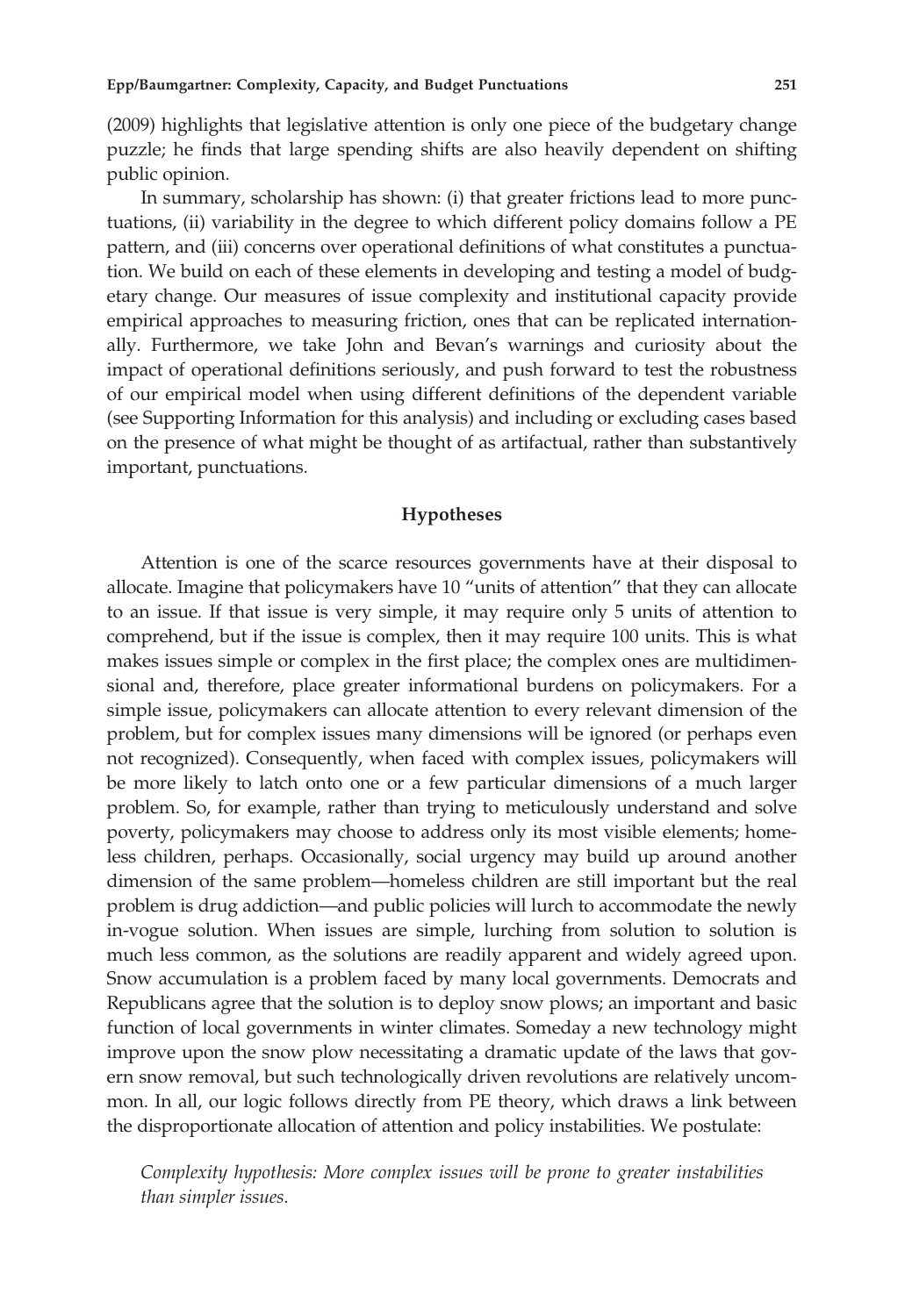We also note, however, that the number of attention units policymakers have at their disposal is not a constant. A thicker government with more resources for engaging with policy information may allow policymakers to cast their attention more widely than would otherwise be possible. If, for example, policymakers had access to 100 units of attention, then even a very complex issue could be processed comprehensively. Indeed, this was the very justification for the thickening of government that took place in the 1960s and 1970s. Policymakers wanted the tools to engage with and solve the most difficult types of social problems. Our second hypothesis states:

Capacity hypothesis: As institutional capacity grows policy instabilities will diminish.

Our findings and expectations are consistent with two recent arguments put forth by Robinson and various collaborators in an important string of contributions (Robinson, 2004; Robinson & Caver, 2006; Robinson, Caver, Meier, & O'Toole, 2007; Robinson et al., 2014). This is the institutional argument: certain forms of institutional structure, such as centralization, may be more prone to generate punctuations than other structures. The most recent test of this idea is that institutional structures constitute a rival hypothesis to the "error-accumulation" idea inherent in the friction model posited by Jones and Baumgartner (2005). Robinson et al. (2014) note in their study of Texas school district budgets that districts with more punctuations in their history can be predicted to have more in their future. They suggest that this contradicts the friction idea as in that formulation one would expect that the lack of a punctuation would suggest a build-up of pressure, increasing the likelihood of a punctuation in the future. Their data, in any case, show that punctuations beget punctuations. Our hypotheses are also consistent with the idea that, for any given series, punctuations may be more or less likely; they are a characteristic of the buildup of pressure, to be sure, but also of how different sets of organizations deal with changes to their environments. Our findings, then, are consistent with Robinson et al.'s (2014) institutional model although our explanation of the process is different and our empirical points of reference differ as well. In any case, our ideas help explain what could be seen as a contradiction so far apparent in the literature. No single dataset so far used in the literature allows a clear delineation of these different operating mechanisms, so we simply note here that our hypotheses about institutional capacity and issue complexity are consistent with Robinson et al.'s (2014) idea of institutional memory.

# Data and Measurement

To test our hypotheses, we use U.S. budget authority (BA) from 1947 to 2012. Figure 1 shows annual changes in these BA pooled across the 66 Office of Management and Budget (OMB) categories (e.g., subfunctions) for that period.<sup>1</sup> This is a simple update of the Jones–Baumgartner figure 4.14, which started the discussion about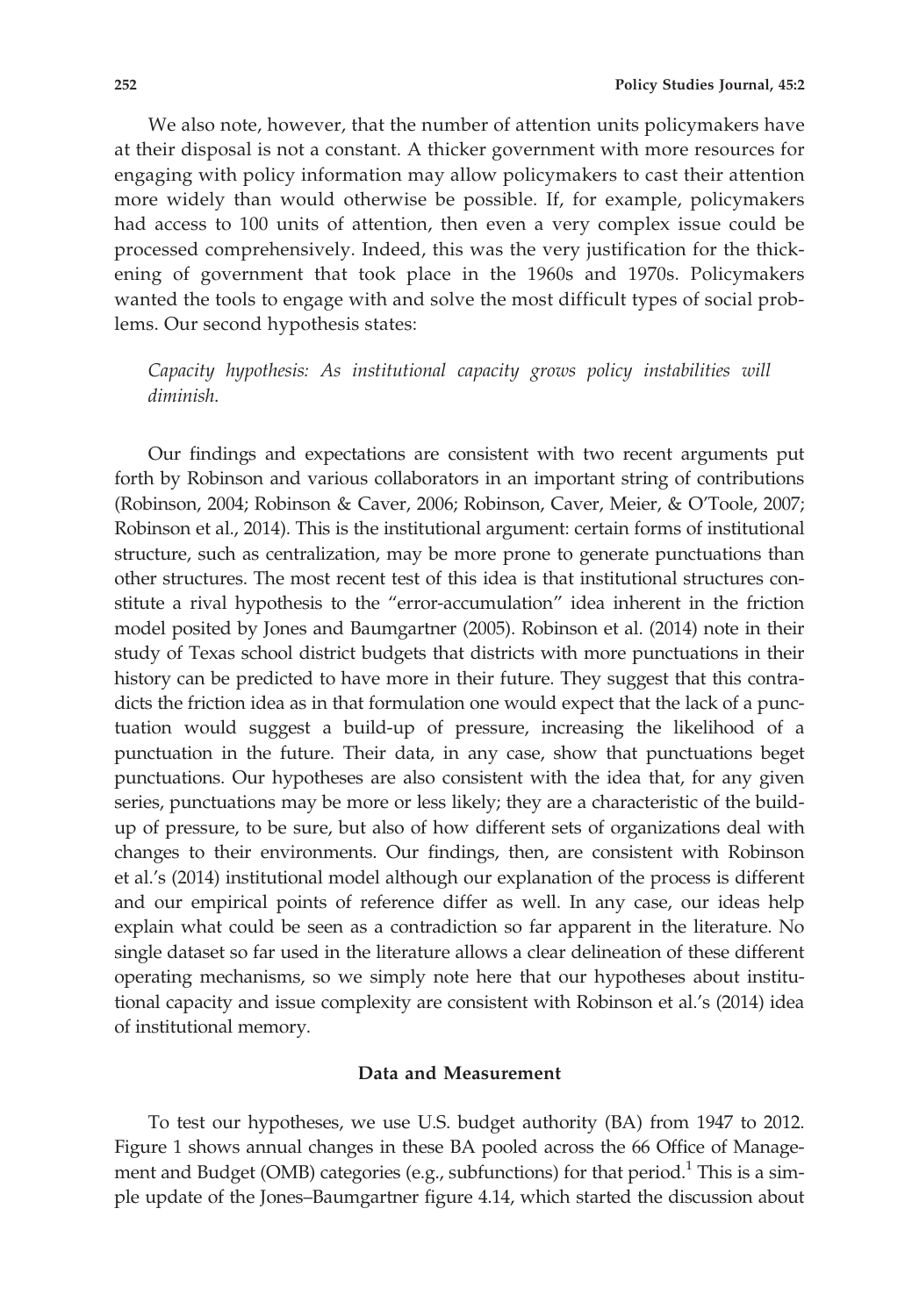

Figure 1. Distribution of Annual Changes in Federal Budget Authority, 1947 to 2012.

punctuations in public budgets (2005, p. 111). Clearly, this distribution is not normal, but instead features a high central peak and extremely wide tails, while the "shoulders," or midrange changes, of the distribution are missing. Note, as well, the l-kurtosis value (a standardized measure of kurtosis), which at 0.618 is well above the 0.123 associated with the normal distribution.

Our interest is identifying factors that predict budgetary instability. From 1947 to 2012, we document 3,876 annual budget changes. Various methods to distinguish between those cases far in the tails and those not considered to be punctuations have been used. One approach is a simple dichotomous classification where changes beyond a certain percentile cutoff are considered punctuations; for example, Jones, Baumgartner, and True (1998) placed this cutoff at  $+20$  and  $-15$  percent. Breunig and Koski (2006) used quantile regression to analyze separately the tails from the center of the distribution. Robinson et al. (2007) compared an observed budget distribution to a normal distribution with the same mean and standard deviation, using the relative mass between distributions to determine thresholds for small, medium, and large changes. More recently, Breunig and Jones (2011) have emphasized the value of exploring the full range of the distribution, not (as is typical) any single part of it. Commonly, scholars have focused on mean values for example, or the variance in values, and all these approaches have in common looking at a single moment or characteristic of the data.

We are less interested in documenting a threshold effect, for example, in distinguishing between "punctuated" and "incremental" changes, and more interested in developing a general indicator based on a continuous measure that allows us to capture the full nuance of budgetary change. Taking the full range of percentage changes, as documented in Figure 1, moving from the 50th to the 51st percentile—a trivial adjustment given the weight of observations in the central peak of the distribution—is a less notable policy change than moving from the 90th to the 91st percentile, where the magnitude of change is much greater.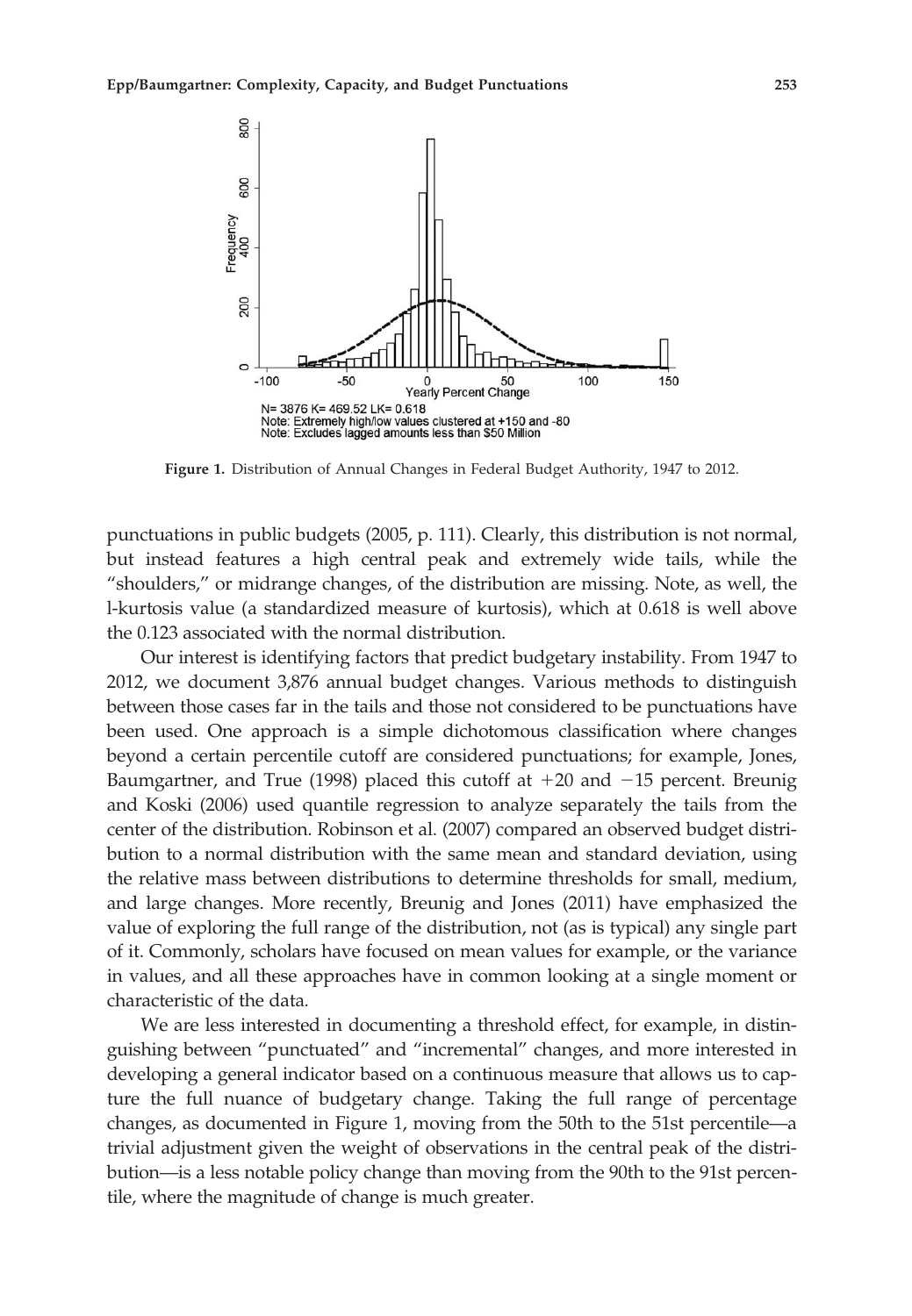To balance these considerations, and in concert with the recommendations in Breunig and Jones (2011), we develop an index of budgetary instability. The first step in constructing the index is to group observations by their corresponding percentile rank, so that the largest negative changes are assigned to the 1st percentile and the largest positive changes the 100th. We then transform this standard percentile ranking into a scale where the largest negative changes correspond with the value 50, which decreases toward 0 moving from the left tail to the center of the distribution, and then increases from 0 through 50 moving from the center for the distribution through the right tail. We then take the square of this scale to form our index. So, it is a squared index reflecting a folded percentile ranking.<sup>2</sup>

This transformation of the underlying percentage change values into the index of instability accomplishes two things. First, it measures the magnitude of changes: are they large or small, rather than their direction. (In Supporting Information, we estimate a model that looks separately at the index values corresponding to positive or negative changes, but our primary interest is with instability regardless of the direction it might take.) Second, the index puts an emphasis on punctuations by weighting the changes in the tails of the budget distribution more heavily than those in the central peak. This reflects the idea that punctuations are particularly interesting because they represent a break from the forces of negative feedback that usually operate on the policy process.

Introducing a new measure of an old dependent variable requires some special justification. We do so here in response to perceived uncertainty and dissatisfaction in the extant literature over the measurement of policy punctuations. The Supporting Information demonstrates that the index is robust to alternate specifications: we consider an index based on the cube of the percentile values rather than their square and an index that uses tenths of a percentile to rank the percentage change values. Both approaches preserve the underlying logic of the index construction, and using these specifications does nothing to change the substance of our findings. We also conduct a series of robustness tests to compare results using the index with results that measure the dependent variable in different ways. These include defining punctuations using a cutoff percentile, using the absolute value of the percentage changes, and defining punctuations based on the point at which the observed budget distribution passes a hypothetical normal distribution with the same mean and standard deviation. Each specification provides support for both of our hypotheses, suggesting that there is nothing revolutionary about the index that should call into question previous results. But, we still feel that it offers an operational improvement by emphasizing the most important elements of policy change (punctuations) while providing a continuous measure that uses all of the available data.

The left panel of Figure 2 shows how the index corresponds to a percentile ranking of the data. Budget changes at the 50th percentile (the exact center of the distribution) have an index score of 0, with movement down the left- or right-hand slopes of the distribution resulting in increasing index scores. Note that movement in the tails has a greater effect on the index value than movement in the center of the distribution. For example, moving from the 20th to the 1st percentile increases the index by 1,500, but moving from the 50th to the 30th percentile increases the index by only 400. In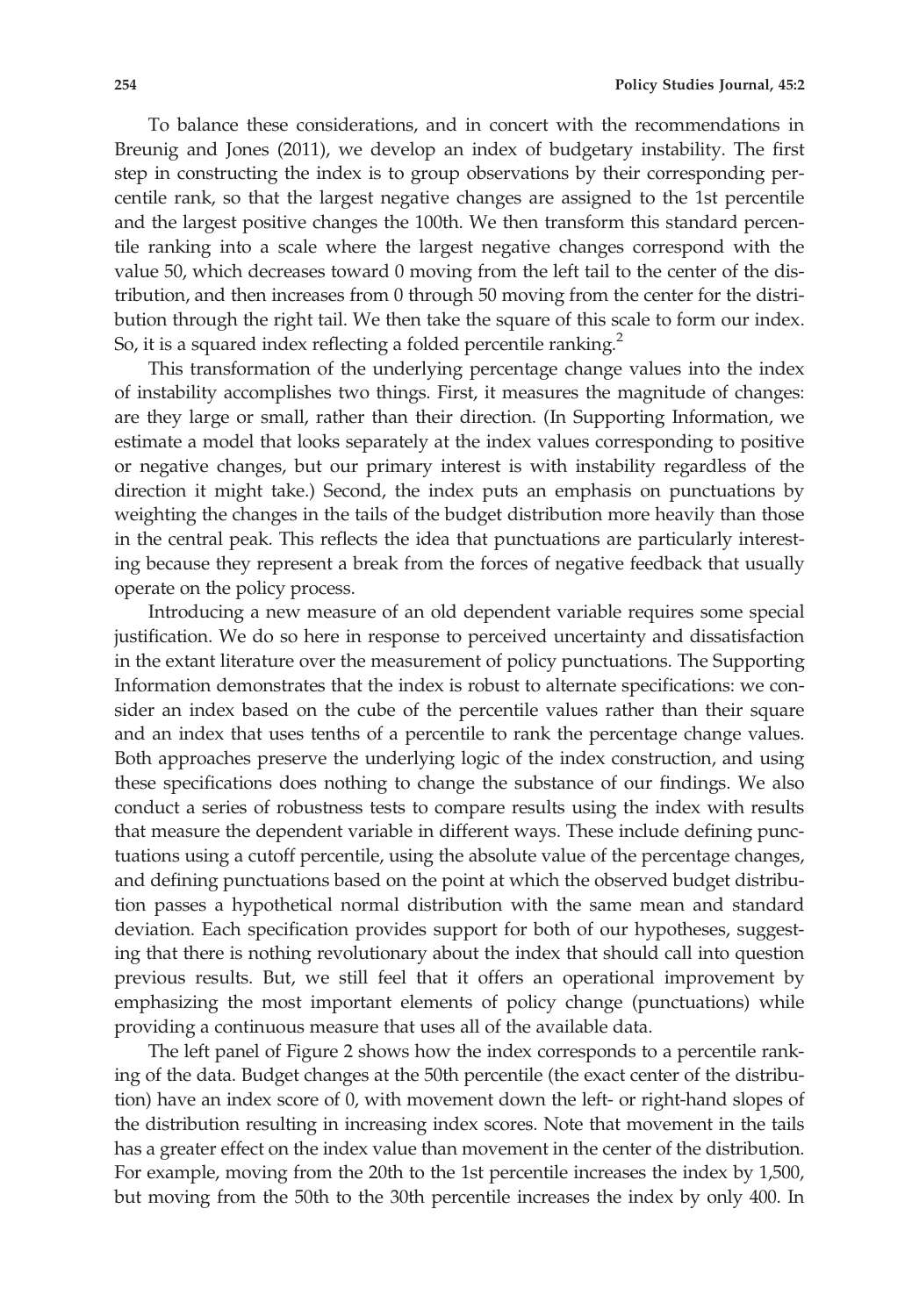

Figure 2. Index of Budget Instability: (a) Index Values at Corresponding Percentiles; (b) Distribution with Index Scores.

this way, changes in the tails of the distribution are weighted more than changes in the center and our index reflects the fact that incremental changes in spending may be relatively straightforward to enact, but that punctuations may require some special attention or legislative effort. Moving further out in the tails indicates greater punctuation in the budget, and this is accurately reflected in our index.

The right panel of Figure 2 displays the distribution from Figure 1, but with an additional x-axis at the top displaying index scores. This makes clear how the very largest percent changes, those clustered at  $-80$  and 150 percent, receive the highest possible index score of 2,500. Most observations, however, are grouped in the center of the distribution and receive index scores between 0 and 1,600. This index then is our dependent variable.

# Measuring Issue Complexity

A major influence on PE theory was the "garbage can" model of organizational choice, originally developed by Cohen, March, and Olsen (1972). Their insight was that in many organizations there is no iron-clad relationship between problems and solutions. Instead, problems and solutions co-mingle in an organizational garbage can, temporarily pairing off in ways that are not intuitive or definitive (and resulting in policy punctuations as they do so). We would argue that complex issues are much more likely to end up in the garbage can. Simple issues avoid this fate because they often come paired with ready-made solutions; this is what makes them simple. Thus issues that are complex for political or scientific reasons are more likely to attract interest from different organizational agencies. Given the uncertainty involved, each agency chief has a legitimate shot at portraying their agency's specialty as the solution to the problem. Participation can, therefore, be seen as an indicator of latent complexity, with the expectation that more complex issue areas encourage greater agency participation.

Federal spending authority is organized by the "function" or purpose of the spending, but the dollars may be allocated to any number of different federal agencies. Poverty abatement is a "function" of government but that spending may be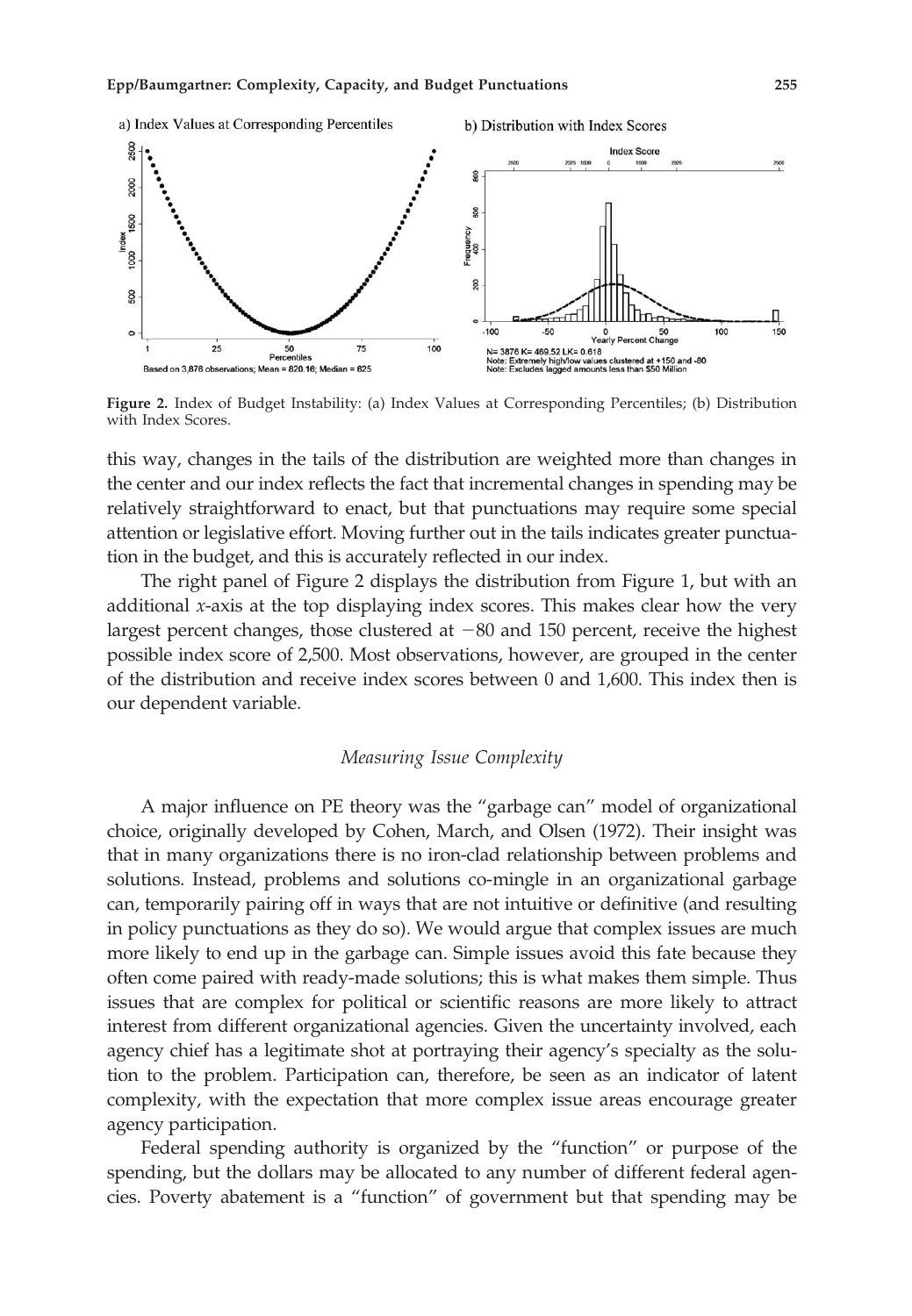

Figure 3. The Distribution of Agencies Across OMB Budget Subfunctions.

related to many different programs, often in different government departments and agencies. Relatively simple policy domains might have just one or a few agencies involved. Social Security spending, for example, is a huge budget category, but provides a solution to a relatively straightforward problem: the inability of elderly and disabled Americans to earn a living. The money is disbursed by just a single agency, the Social Security Administration. So, the budget domain is large, but not complex and there is very little opportunity for other agencies to advocate whatever solution they specialize in as more effective than Society Security payments.

The OMB maintains a dataset linking spending allocations by subfunction to the government agencies charged with implementing them.<sup>3</sup> For example, the National Science Foundation is frequently authorized to spend money allocated to the budget category for "general science and basic research." While the OMB maintains extensive records, the dataset linking subfunctions to agencies is available only from 1976 through 2008. During this period some categories, such as Social Security, have fallen exclusively under the purview of a single agency, while others, such as "advancement of commerce" or "general government," are carried out by more than 20 different agencies.

The complexity measure simply counts the number of distinct agencies linked to each category of spending. Figure 3 shows the number of agencies associated with each of 66 categories of spending. The median value is 5 agencies per category, but 14 categories have been linked to more than 10 agencies and 2 are linked to more than  $20<sup>4</sup>$ 

# Measuring Institutional Capacity

Baumgartner and Jones argue that government underwent a "great expansionary period" from the late-1940s through to the late-1980s. During this time, the government's capacity in engage with policy analysis expanded rapidly. Our argument is that policy instabilities should diminish as institutional capacity grows because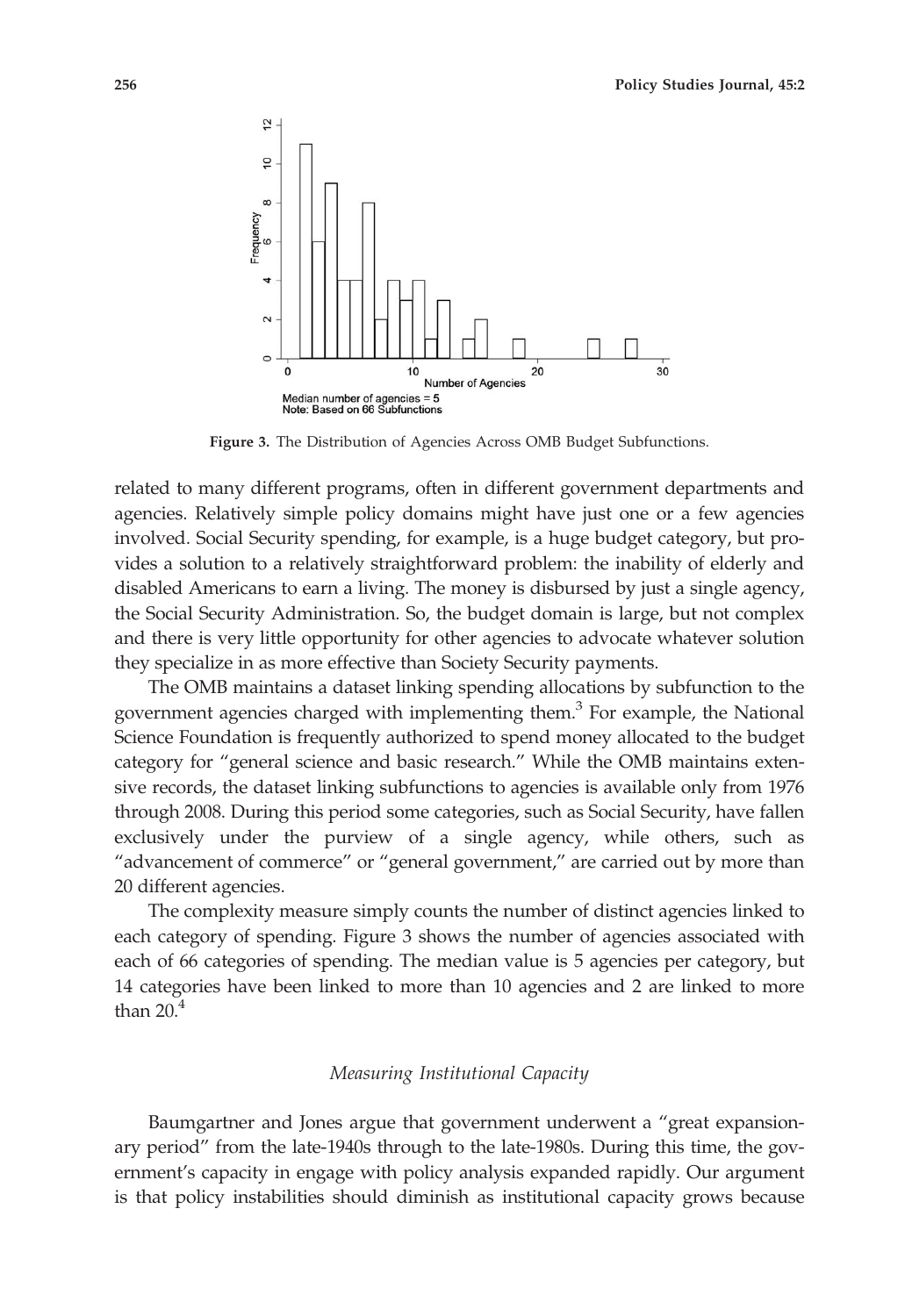

Figure 4. Diversity of the Government's Agenda.

during periods of higher capacity the ability of policymakers to process and respond to information is enhanced. To measure capacity, we turn to the Policy Agendas Project, which records every congressional hearing, bill introduction, and public law from the 1940s to 2013. Altogether this amounts to 95,000 hearings, more than 400,000 bills, and almost  $20,000$  laws.<sup>5</sup> Each bill, hearing, or law is assigned one of 19 major topic codes, so it is possible to track congressional attention to each of these different areas over the last 70 years.

Our interest is in the spread of attention across topics and we measure this by calculating the entropy of each congressional activity over time. Entropy measures the spread of information (or events) over discreet categories. There are a number of different approaches to calculating entropy; we use Shannon's H because it is sensitive to changes in systems where attention is relatively diffuse, as it often is in public organizations (Bodystun, Bevan, & Thomas, 2014). Shannon's H takes values between 0 and 1, with 1 being the most entropic possible system and 0 being the most concentrated. So, for example, if we have 10 categories and 100 events, and all 100 events take place in only one category, the resulting entropy score is 0. But if 10 events take place in each of the 10 categories, then the entropy score is 1. Periods when attention falls upon a diverse range of topics are indicative of a government that is more active in seeking out and responding to problems. This logic follows directly from the Politics of Information, where Baumgartner and Jones (2015) use a measure of congressional entropy similar to the one we develop here to assess the "thickness" of government. They show that periods of higher entropy are correlated with a government that is better equipped to produce and engage with policy analysis. Congressional entropy can, therefore, be seen as measuring the interest and ability of government to address problems.

Figure 4 shows the entropy of each congressional activity over time. All three activities show a similar trend: the government's attention is most myopic in the mid-1950s but the range of activities policymakers attend to expands rapidly during the 1960s and 1970s. This expansionary period reaches a peak in the 1980s and then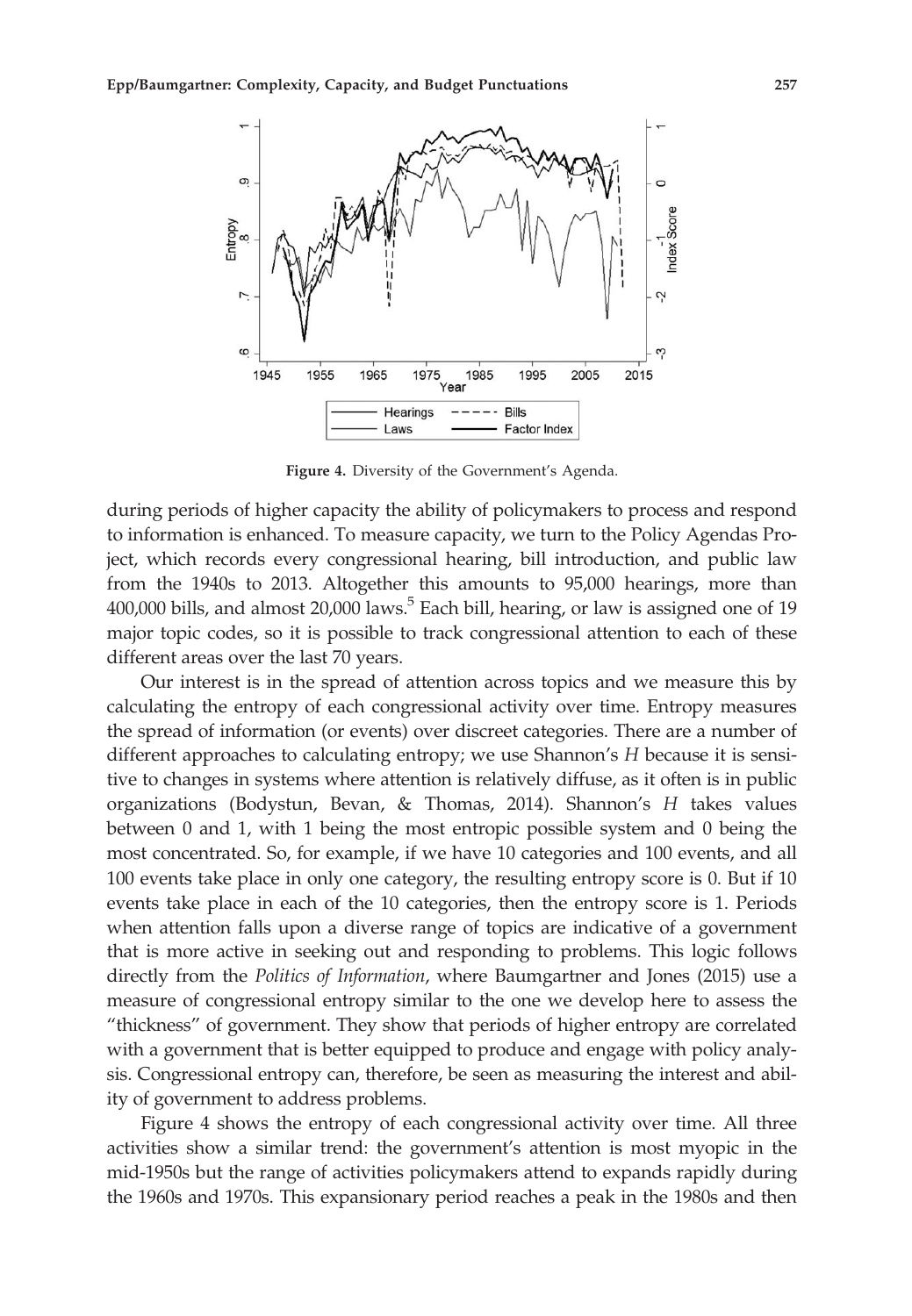begins a slow but steady decline. Each activity is so closely correlated that it make sense to think of them as compositional elements of a single overarching variable: the diversity of the government's agenda. We can measure this variable using principal-components factor analysis to extract a common factor from the three activities. The resulting factor index is shown in the figure as a dark black line. This factor index is our measure of institutional capacity. Unlike the entropy scores, which vary from 0.6 to 1, the factor index varies between  $-3$  and 1, with lower values indicating less diversity.

# Model Specification

Our analysis uses a simple ordinary least squares (OLS) model to predict the magnitude of budgetary changes.6 The dependent variable is our index measure, described above. Key independent variables include the measures of issue complexity and institutional capacity. We also control for various factors that might affect the likelihood of large shifts in spending: divided government, polarization, presidential popularity, the size of the spending category, and if the category addresses a demographic or a "crisis" area. Before proceeding to the results, we briefly review these variables.

Periods of unified government may present majority parties with opportunities to pursue major policy initiatives, operating as a "release valve" on pent-up issues that went unattended through political intractability (Aldrich, 1995; Coleman, 1999; Cox & McCubbins, 1991). This is represented in the model with a dichotomous variable, coded 1 if allocations were made during a period of unified government. Likewise, congressional polarization might affect the possibility for major policy shifts. When polarization is low, there is more room for cooperation between parties, but during periods of high polarization gridlock can bring even basic functions such as passing a budget to a halt. The model includes a measure of House polarization adopted from Poole and Rosenthal's DW-Nominate scores (Poole & Rosenthal, 1985). From 1947 through 2012, the measure varies between 0.40 and 1.10, with lower values indicating less polarization. A one-unit increase in the House polarization variable is coded as a 0.10 increase in DW-Nominate.

We also include a measure of presidential approval, as presidents who enjoy high approval ratings may be uniquely effective at ushering in large policy changes (Canes-Wrone & de Marchi, 2002). This variable is based on the classic Gallup question asking respondents if they approve or disapprove of the way the president is handling his job, and tracks the percentage of respondents indicating that they approve. The model also controls for the amount of money allocated to each category in each year. A concern is that instabilities are more prevalent for small budget categories, as it is comparatively easy to make a large change to a small base value, as compared with budget categories that typically see billions of dollars in spending.<sup>7</sup>

Finally, we note that different spending categories may operate according to very different dynamics. Consider that the U.S. budget is increasingly devoted to spending on mandatory programs, where spending levels are determined by well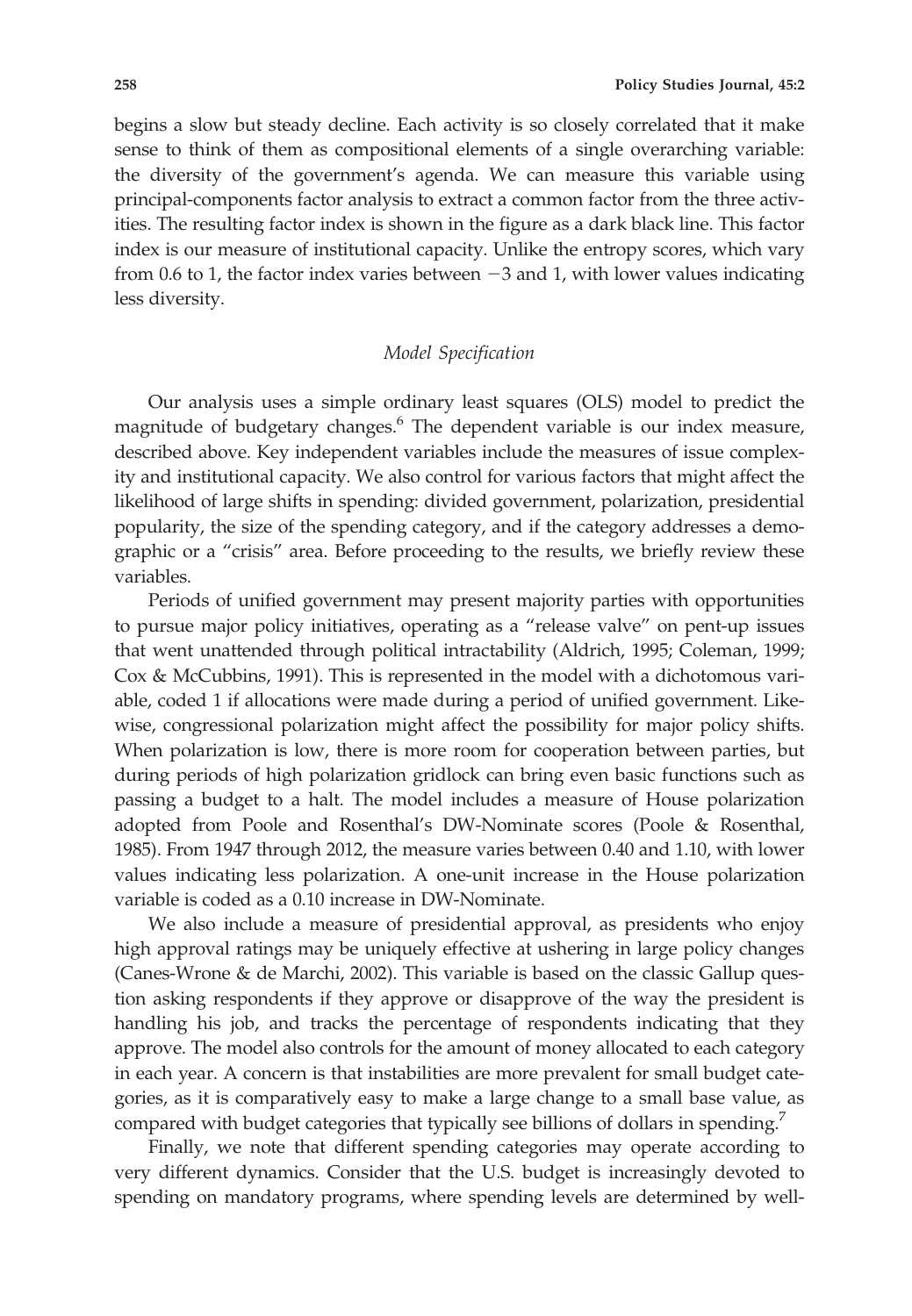established formulas that are politically difficult to adjust. A substantial part of the budget is, therefore, largely insulated from the type of agenda setting thought to cause policy punctuations. Of particular concern is that many of the largest—in terms of expenditures—mandatory categories are strongly driven by demographic trends, such as retirements, and should logically have dynamics that perpetuate incremental changes; after all, aging is a predictable and incremental process. Of course, we cannot state that any particular budget category is driven by a purely demographic logic; even in the case of retirements and pensions, important shifts sometimes occur in the formulae used to determine entitlements. But some budget categories are clearly much more prone to incrementalism than others.

An equal concern would be that much of the instability usually attributed to the rise and fall of political agendas is actually rooted in a much simpler and politically mundane phenomenon: the need for governments to respond to various military and natural crises. When a crisis occurs spending is dramatically ramped up in response, but as soon as the emergency dissipates, spending is brought back down to precrisis levels. In these circumstances, punctuations in the positive direction would beget major decreases in spending within a few years; we would observe instabilities coming and going. This tidal process could be a powerful source of the instability observed in government budgets, but would have little connection to traditional conceptions of agenda setting.<sup>8</sup>

To address these concerns, we introduce dichotomous variables for spending that can be said to be driven primarily by demographic trends or by unforeseen crises. Spending on federal employee retirement and disability, general retirement and disability insurance, Medicare, and Social Security are classified as "demographic" categories. In 2012, these four subfunctions accounted for 41 percent of total government allocations. They are far from the only categories affected by demographics, but stand apart in their reliance on formulas that link spending directly to demographic trends. Crises can and sometimes do occur across a wide range of policy domains, but our interest is in identifying only those categories where a primary purpose of the spending program is to address sudden, unforeseen, and dramatic problems. We do so only after a careful reading of the OMB literature relating to each budget category. Altogether, six budget categories are coded as "crisis" categories: unemployment compensation, disaster relief and insurance, farm income stabilization, military-other, international humanitarian assistance, and international security assistance.

#### Results

Table 1 displays the results of the model, which we estimate in three ways. Recall that the range of index scores is from 0 to 2,500, with a mean of 820 and a median of 625. Model 1 is relatively simple, including issue complexity, institutional capacity, spending levels, and the political control variables; model 2 adds in our measures for demographic and crisis-related spending categories; and model 3 presents the same model with those categories excluded from the data. The last model allows us to test for whether the PE findings in the overall model hold when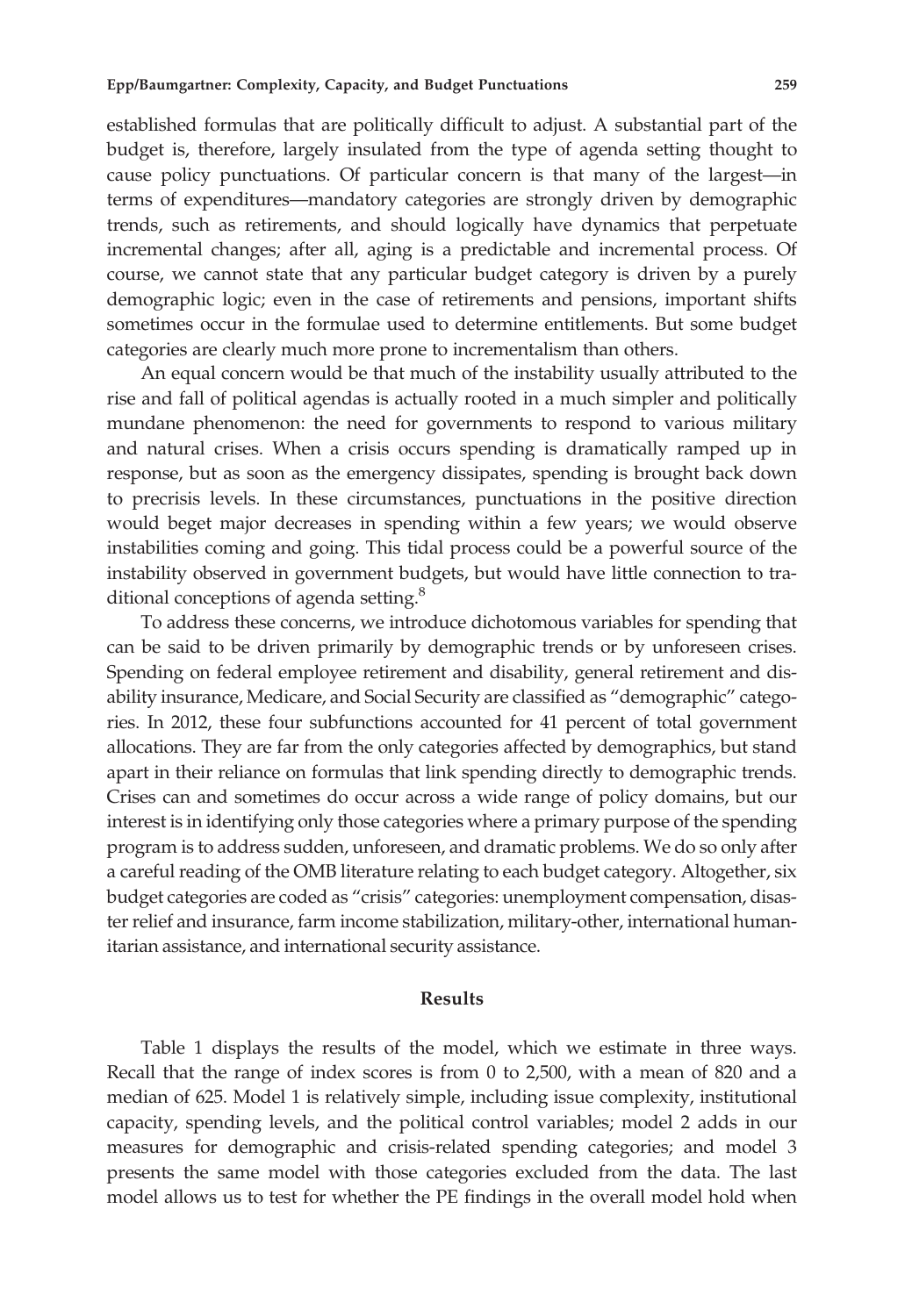| Variable               | Model 1                        | Model 2            | Model 3            |
|------------------------|--------------------------------|--------------------|--------------------|
| Dollars (billions)     | $-1.16*(0.20)$                 | $-0.64*(0.22)$     | $-0.38(0.41)$      |
| Institutional capacity | $-128.25$ <sup>*</sup> (15.90) | $-126.05*$ (15.44) | $-121.97*$ (16.76) |
| Issue complexity       | $20.18*(2.20)$                 | $24.44*(2.16)$     | $25.30*(2.21)$     |
| House polarization     | $-22.09*(6.84)$                | $-24.26*(6.67)$    | $-25.86*(7.18)$    |
| Presidential approval  | $-2.09*(1.00)$                 | $-2.05*(0.97)$     | $-2.17*(1.05)$     |
| Unified government     | $-45.16(26.06)$                | $-45.32(23.31)$    | $-48.64(27.38)$    |
| Demographic            |                                | $-196.96*(53.90)$  | Excluded           |
| Crisis                 |                                | $613.56*$ (45.88)  | Excluded           |
| Constant               | 1,021.28* (73.99)              | 955.93* (72.21)    | 964.06* (77.94)    |
| N                      | 3,699                          | 3,699              | 3,167              |
| Adjusted $R^2$         | 0.070                          | 0.123              | 0.075              |

Table 1. Predicting Budgetary Instability

Note: OLS regression results shown with standard errors in parentheses. The dependent variable is the index of stability (see text for details). Demographic- and crisis-related categories are defined in the text. \*Significant at 0.05 p-value.

we exclude those categories where we might expect some artifactual causes for the findings.

Looking at model 2, it is clear that demographic-related spending categories are much less likely to see high percentage changes in spending: a value of  $-200$  suggests spending much closer to the central peak for those cases. Similarly, as we expect, the crisis-related spending categories have much greater likelihoods of observations far out in the tails of the distribution, on average almost 600 points on our scale, which ranges only to 2,500. Looking at the other variables of interest, however, in particular the issue complexity and institutional capacity measures, show that these findings are robust to all three specifications.

As expected, issue complexity has a positive and significant effect on budgetary instability, no matter what control variables are included (in fact, it is slightly stronger with controls). Each additional agency assigned to a budget category increases the index value by about 25, or, converting backward, shifts the magnitude of the percentage change by about 1 percent. <sup>9</sup> Given that our complexity variable ranges from 1 to 27, the model predicts a major effect moving from the least to the most complex budget category. Likewise, the parameter for institutional capacity is statistically significant and in the expected direction. Increases in capacity correspond with major drops in the index scale, indicating that periods of higher capacity can be associated with greater budgetary stability. Moving from the period of lowest to highest capacity is associated with a decrease in the index of 512, as the capacity measure varies from  $-3$  to 1.

In model 2, the variables for demographic and crisis spending show statistically significant and large effects on instability, but, critically, our theoretically motivated variables are robust to their inclusion, offering support for the PE model as an explanation of punctuations in public budgets. Furthermore, when we exclude all cases associated with either the demographic or the crisis-related spending categories, coefficients are robust, as shown in model 3. Thus, the findings are by no means driven by these cases. This reassures us not only about our own study, but those that have been previously published as well.

When it comes to the controls for governing conditions the story is mixed. Presidential approval has the opposite effect as expected: higher approval is associated with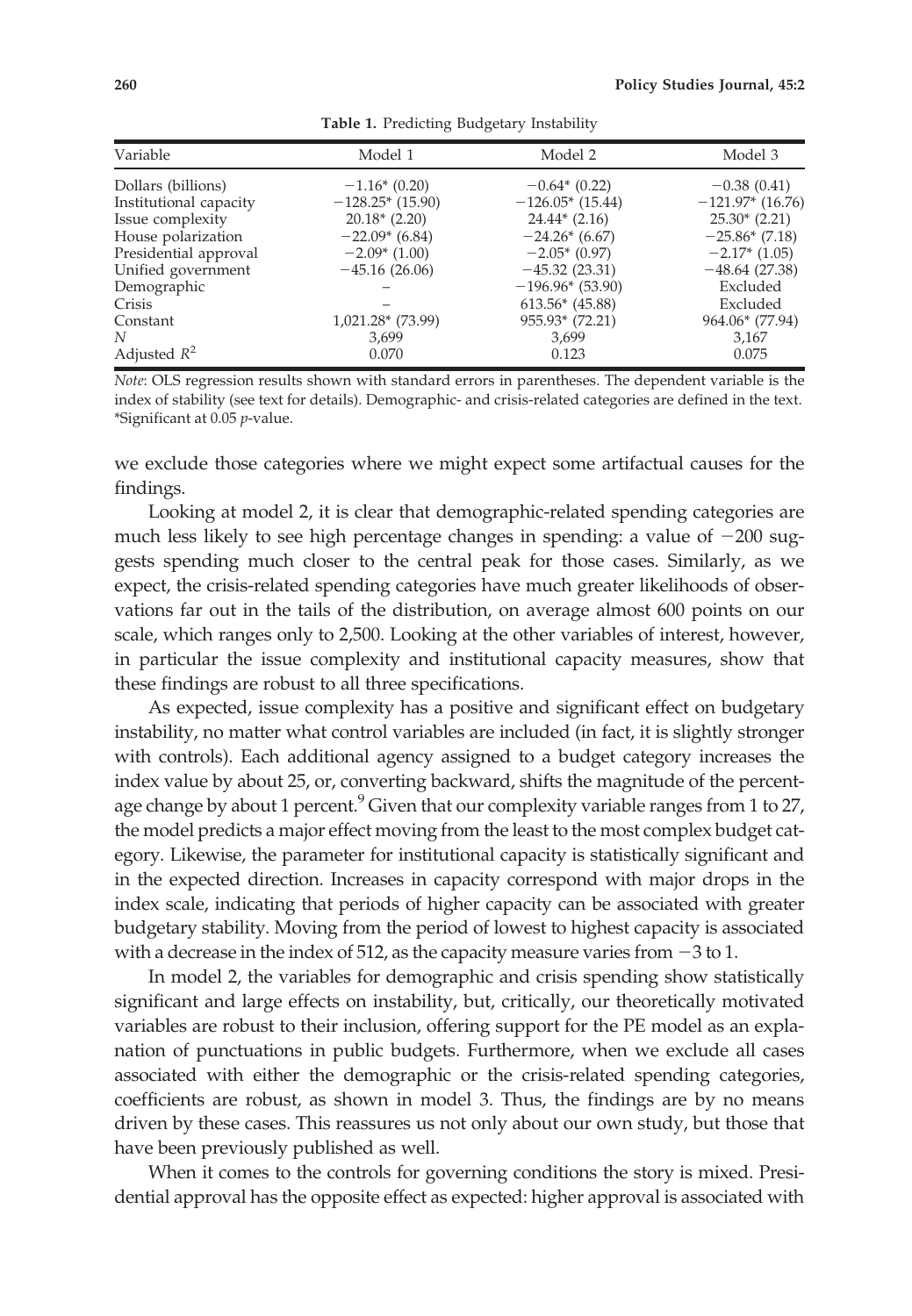smaller budgetary changes. These effects, however, are only very modest. Also modest (considering that it is a dichotomous variables) is the parameter for unified government, which is nonsignificant. House polarization, conversely, appears to have a large and significant effect. As polarization increases, gridlock settles in and it becomes increasingly difficult for the government to make large budgetary adjustments.

In all, the model shows very clear support for both our hypotheses. Thickening government by developing the capacity for policy analysis and then engaging with that analysis across a wide range of policy topics does appear to reduce instability. But, these informational tools only stretch so far; we also find that factors endogenous to different policy domains are an important part of the story. Areas of high complexity make the information problem faced by policymakers especially acute. So, we add two important and easily identifiable new indicators to the literature: the number of agencies associated with the spending category in question and the diversity of the government's agenda. One differs over time; one across policy domains. Controlling for the complexity of issues being considered during a given historical period, shared control leads to more punctuations. Multiplying the functions and range of government, conversely, leads to fewer punctuations.

# Conclusion

Numerous studies have confirmed various elements of the PE theory of public budgeting and we further this research here in several ways. First, we propose a new measure of budget change, one that weighs policy changes far from the central peak of the distribution differently from those closer toward the center and which, therefore, makes use of all the observations in the data series while at the same time focusing more heavily on the unusual punctuations as compared to the more common incremental movements. Having developed a new measure of an old dependent variable, we then propose our key theoretical insight that issue complexity and institutional capacity have opposing effects on the policy process: complexity as a driver of punctuations and capacity as a stability-inducing element. The measures we introduce for complexity and capacity provide useful indicators of "friction," which in the past has not been operationalized for any single institutional process (but only across institutions, each of which has been associated with different levels of friction). Further, we propose controls for possible rival or artifactual processes which could hypothetically drive our findings as well as those in previously published literature: Budget series driven largely by mandatory spending programs associated with slowly shifting demographic trends (e.g., pensions) may have very low levels of punctuation whereas some spending series such as those associated with natural disasters (e.g., "crisis" or "shock" related series) may have very high volatility. We find that these series are indeed significantly different from the baseline, but that even while controlling for them, we support the broader theory. Finally, we include a range of robustness tests based on alternative measures of key variables and including or excluding possibly misleading categories of spending, revealing that the findings demonstrated here, consistent with the previous literature and including our new measure of institutional complexity, are highly robust.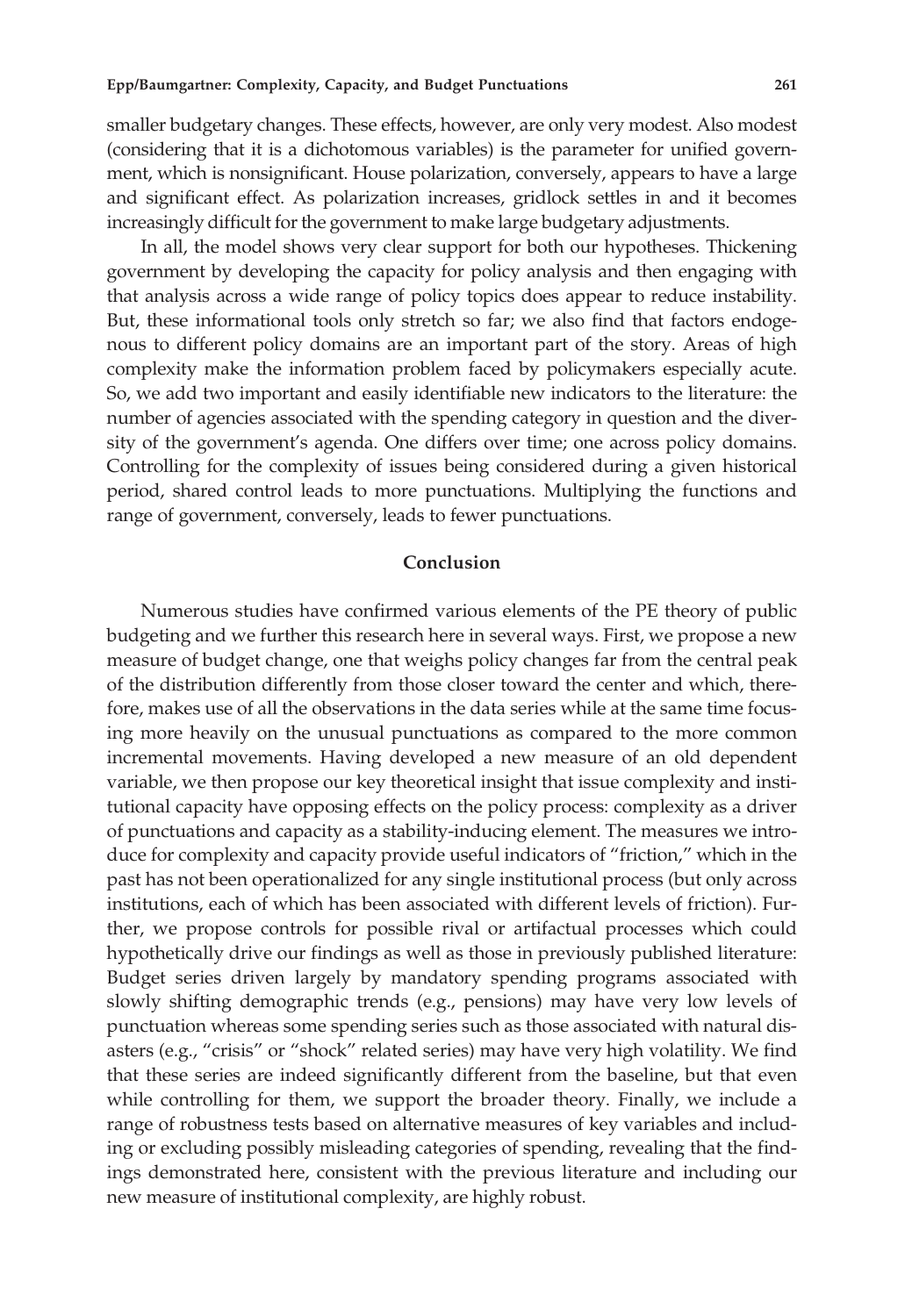Several authors have suggested explanations for observed differences in the characteristics of different policy domains. For Breunig, Mortensen, Koski, and others, these have been domain-specific or issue-related concerns. For Robinson and various coauthors, it has been institutional design. Recently, May and Jochim (2013) suggested a regime approach: different policy regimes operate with different rules of the game. Our focus on issue complexity and institutional capacity adds to this literature which seeks to understand the different patterns of policy change across different policy issues and institutional forms. We look forward, therefore, to more studies that seek to explain in greater detail the particular sets of institutional structure that promote and inhibit punctuated policy changes, and we believe that issue complexity and institutional capacity will be consistently found to be key drivers in this process.

Derek A. Epp is a postdoctoral research associate at the Nelson A. Rockefeller Center at Dartmouth College.

Frank R. Baumgartner is the Richard J. Richardson Distinguished Professor of Political Science at University of North Carolina-Chapel Hill.

#### **Notes**

- 1. All dollar values in the article are adjusted for inflation and presented as 2012 dollars. As is common in the literature (see Jones & Baumgartner, 2005), we use BA figures, not appropriations. BA refers to the decision to authorize spending, which can differ from actual expenditures, and corresponds better to the decision-making process we study. No large differences in the fundamental shape of the distributions follow from the choice to study BA or appropriations. In fact, because BA figures are not available for states, other countries, and many other budgetary settings, scholars have sometimes used appropriations data instead, with no discernible impact on the findings.
- 2. Note: This measure is conceptually similar to a z-score, but is not based on a standard deviation, which is biased in the case of extreme value distributions.
- 3. These data are available online through the OMB website.
- 4. We look at the largest number of agencies associated with each subfunction in the analysis below. That is, we use a static agency count. Numbers change relatively little over time, and the annual count is available only for the period from 1978 through 2008, as noted above. Our Supporting Information explains this in greater detail and shows that our findings are not driven by any of these decisions.
- 5. Bills are available from 1947 to 2012, hearings from 1946 to 2013, and public laws from 1948 to 2011.
- 6. The Supporting Information considers 10 alternative specifications. Results are highly consistent.
- 7. Table 6A in Supporting Information uses a measure of the percentage share of the annual budget rather than amount of spending and shows similar results.
- 8. The Supporting Information revisits previous findings of high kurtosis in U.S. budget distributions in light of these concerns. We find that even excluding potentially atheoretical budget categories from the analysis, budget distributions still show evidence of leptokurtosis.
- 9. Here, the index-percentage change crossover in Figure 2 may be helpful. For budget categories with the highest levels of agency participation, the model predicts an increase in the index of around 675, holding all other variables at their means. This corresponds with a percentage change value of around 27 percent.

## References

Aldrich, John H. 1995. Why Parties? The Origin and Transformation of Political Parties in America. Chicago: University of Chicago Press.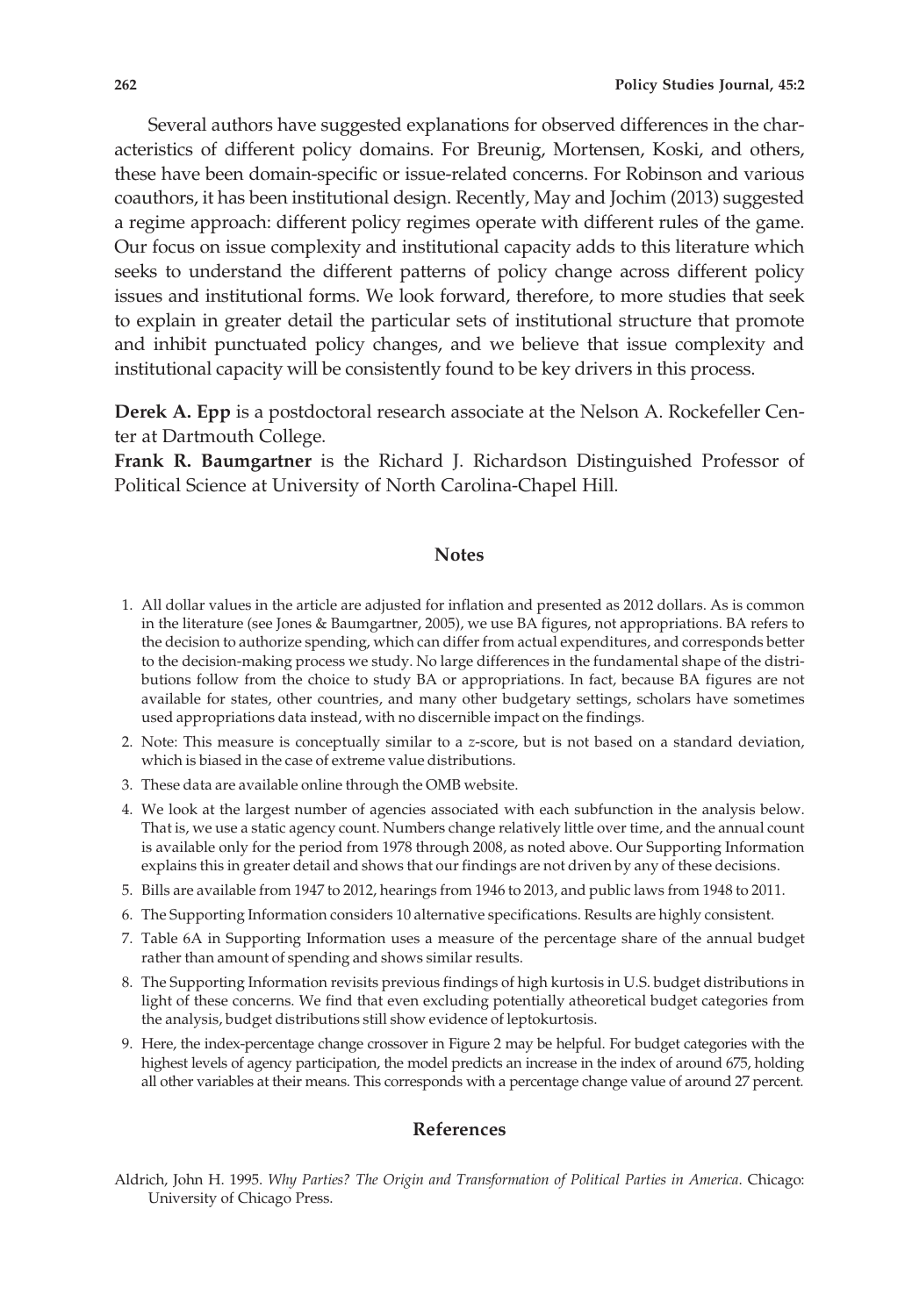#### Epp/Baumgartner: Complexity, Capacity, and Budget Punctuations 263

- Baumgartner, Frank R., and Bryan D. Jones. 2015. The Politics of Information. Chicago: University of Chicago Press.
- Baumgartner, Frank R., Christian Breunig, Christoffer Green-Pedersen, Bryan D. Jones, Peter B. Mortensen, Michiel Neytemans, and Stefaan Walgrave. 2009. "Punctuated Equilibrium in Comparative Perspective." American Journal of Political Science 53 (3): 602–19.
- Boydstun, Amber E., Shaun Bevan, and Herschel F. Thomas III. 2014. "The Importance of Attention Diversity and How to Measure It." Policy Studies Journal 42 (2): 173–96.
- Breunig, Christian, and Bryan D. Jones. 2011. "Stochastic Process Methods with an Application to Budgetary Data." Political Analysis 19 (1): 103–17.
- Breunig, Christian, and Chris Koski. 2006. "Punctuated Equilibria and Budgets in the American States." Policy Studies Journal 34: 363–79.
- Breunig, Christian, Chris Koski, and Peter B. Mortensen. 2010. "Stability and Punctuations in Public Spending: A Comparative Study of Budget Functions." Journal of Public Administration Research and Theory 20 (3): 703–22.
- Canes-Wrone, Brandice, and Scott de Marchi. 2002. "Presidential Approval and Legislative Success." Journal of Politics 64: 491–509.
- Cohen, Michael D., James G. March, and Johan P. Olsen. 1972. "A Garbage Can Model of Organizational Choice." Administrative Science Quarterly 17 (1): 1–25.
- Coleman, John J. 1999. "United Government, Divided Government, and Party Responsiveness." American Political Science Review 72: 1243–61.
- Cox, Gary W., and Matthew D. McCubbins. 1991. "Divided Control of Fiscal Policy." In The Politics of Divided Government, ed. Gary W. Cox, and Samuel Kernell. Boulder, CO: Westview, 155–75.
- Epp, Derek A. 2015. "Punctuated Equilibria in the Private Sector and the Stability of Market Systems." Policy Studies Journal 43 (4): 417–36.
- Jensen, Carsten. 2009. "Policy Punctuations in Mature Welfare States." Journal of Public Policy 29 (3): 287-303.
- John, Peter, and Shaun Bevan. 2012. "What Are Policy Punctuations? Large Changes in the Legislative Agenda of the UK Government, 1911–2008." Policy Studies Journal 40 (2): 89–107.
- John, Peter, and Helen Margetts. 2003. "Policy Punctuations in the UK: Fluctuations and Equilibria in Central Government Expenditures since 1951." Public Administration 81 (3): 411–32.
- Jones, Bryan D., and Frank R. Baumgartner. 2005. The Politics of Attention: How Government Prioritizes Problems. Chicago, IL: University of Chicago Press.
- Jones, Bryan D., Frank R. Baumgartner, and James L. True. 1998. "Policy Punctuations: US Budget Authority, 1947–95." Journal of Politics 60 (1): 1–33.
- Jordan, Meagan. 2003. "Punctuations and Agendas: A New Look at Local Government Budget Expenditures." Journal of Policy Analysis and Management 22: 345–60.
- Jones, Bryan D., Tracy Sulkin, and Heather A. Larsen. 2003. "Policy Punctuations in American Political Institutions." The American Political Science Review 97: 151–69.
- May, Peter J., and Ashley E. Jochim. 2013. "Policy Regime Perspectives: Policies, Politics, and Governing." Policy Studies Journal 41 (3): 426–52.
- Mortensen, Peter B. 2005. "Policy Punctuations in Danish Local Budgeting." Public Administration 83 (4): 931–50.

-. 2009. "Political Attention and Public Spending in the United States." Policy Studies Journal 37 (3): 435–55.

- Poole, Keith T., and Howard Rosenthal. 1985. "A Spatial Model for Legislative Roll Call Analysis." American Journal of Political Science 29: 357–84.
- Robinson, Scott E. 2004. "Punctuated Equilibrium, Bureaucratization, and Budgetary Changes in Schools." Policy Studies Journal 32: 25–39.
- Robinson, Scott E., and Flounsay R. Caver. 2006. "Punctuated Equilibrium and Congressional Budgeting." Political Research Quarterly 59: 161–66.
- Robinson, Scott E., Floun'say R. Caver, Kenneth J. Meier, and Laurence J. O'Toole, Jr. 2007. "Explaining Policy Punctuations: Bureaucratization and Budget Change." American Journal of Political Science 51: 140-50.